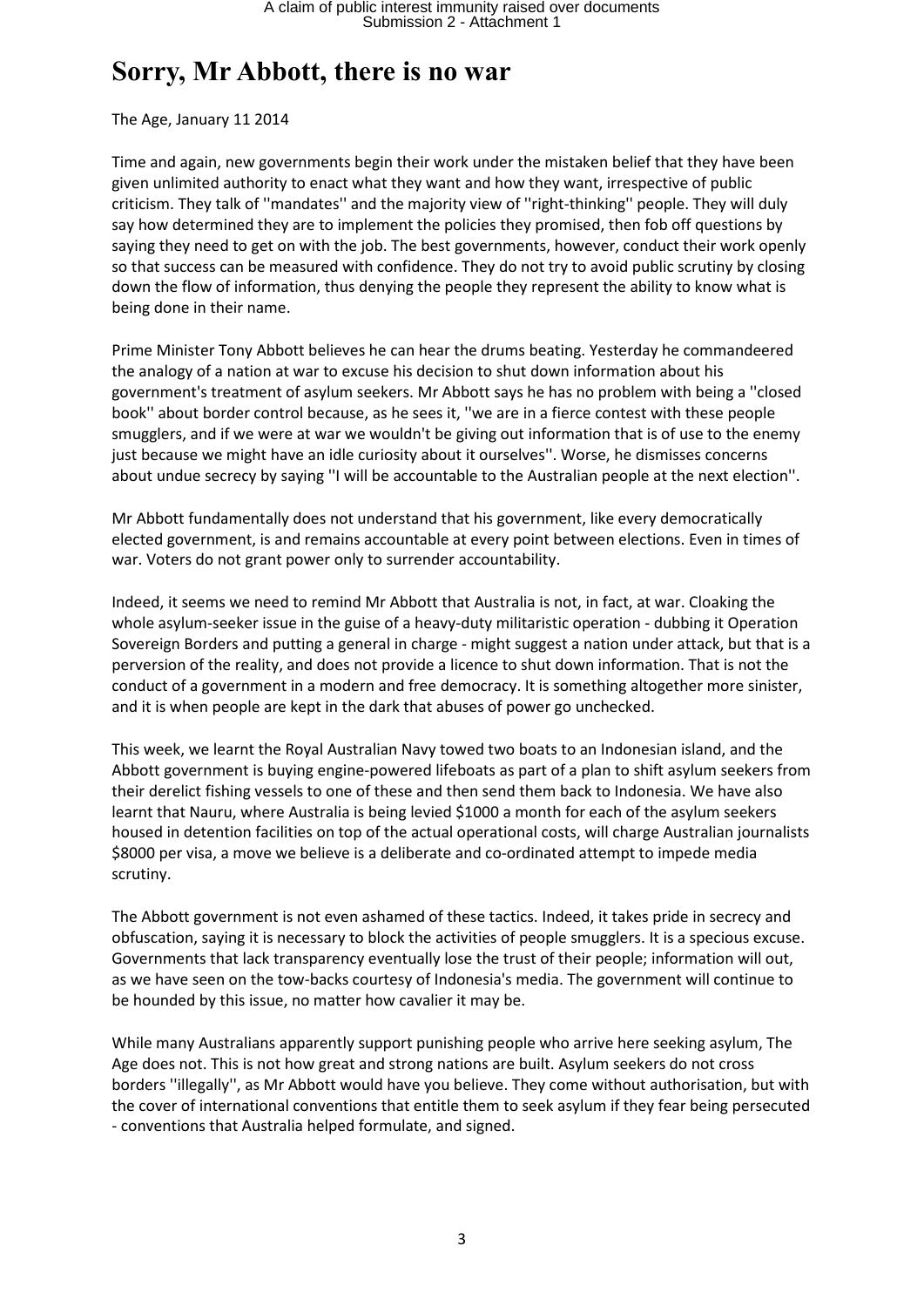### **Tory Shepherd: We're too complacent about how we are being treated over asylum seekers**

- by: *Tory Shepherd*
- From: *The Advertiser*
- January 12, 2014 7:02PM

#### **MANKIND has been reduced to pockets of shivering wrecks and packs of marauding bandits. It's** *The Walking Dead***, and the zombies are winning.**

In the surreal serenity of a big white farmhouse, a ragtag mob of survivors gather to decide what to do with a kid who poses a threat. He's been separated from a larger mob looking for stuff to raid, and if he ever escapes, he could lead that mob back to this oasis.

The leaders have decided he must therefore be killed. They're pondering a noose, or a bullet.

One man, Dale, a bushy-eyebrowed older man, is reduced to tears as he asks what has happened to their humanity, that they would execute a young man, a boy, for a crime he has not yet committed.

Most of the group stay silent. They want others to just deal with the situation. They want to close their eyes and hope when they open them, the problem has gone away.

Which is how, it appears, much of Australia feels about the asylum seeker situation. They just want someone else to sort it out, and they don't want to face up to the broader issues it presents. A poll out last week found six in 10 people think most boat arrivals are not genuine refugees (they're wrong), and the same amount want asylum seekers treated more harshly.

They don't care who gets hurt, they just want someone else to sort it out.

Warning: At this point I have no idea how I'm going to tie the *Walking Dead* episode's goresplattered end back in to this column.

What I am sure about is that we are being far too complacent about the asylum seeker situation - not the wrongs and rights of our hard line offshore processing policy, that's another issue - but the way the Government is treating us like mushrooms. And not in a fun guy kind of way.

The Government is counting on the fact we will be like the people in the *Walking Dead* who just want someone to take care of the situation, to get their hands dirty, and to let them stand by, eyes averted.

Even using the old mushroom analogy is flawed, because mushrooms may be kept in the dark and fed composted manure, but they're not treated with the contempt that the Government is showing you, fellow Australian.

If it wasn't gauche hyperbole to compare leaders, I'd say Scott Morrison is doing a fair Kim Jong Un on this issue, with Prime Minister Tony Abbott crooning his approval a la Dennis Rodman.

Mr Abbott does few press conferences, preferring friendly interviews.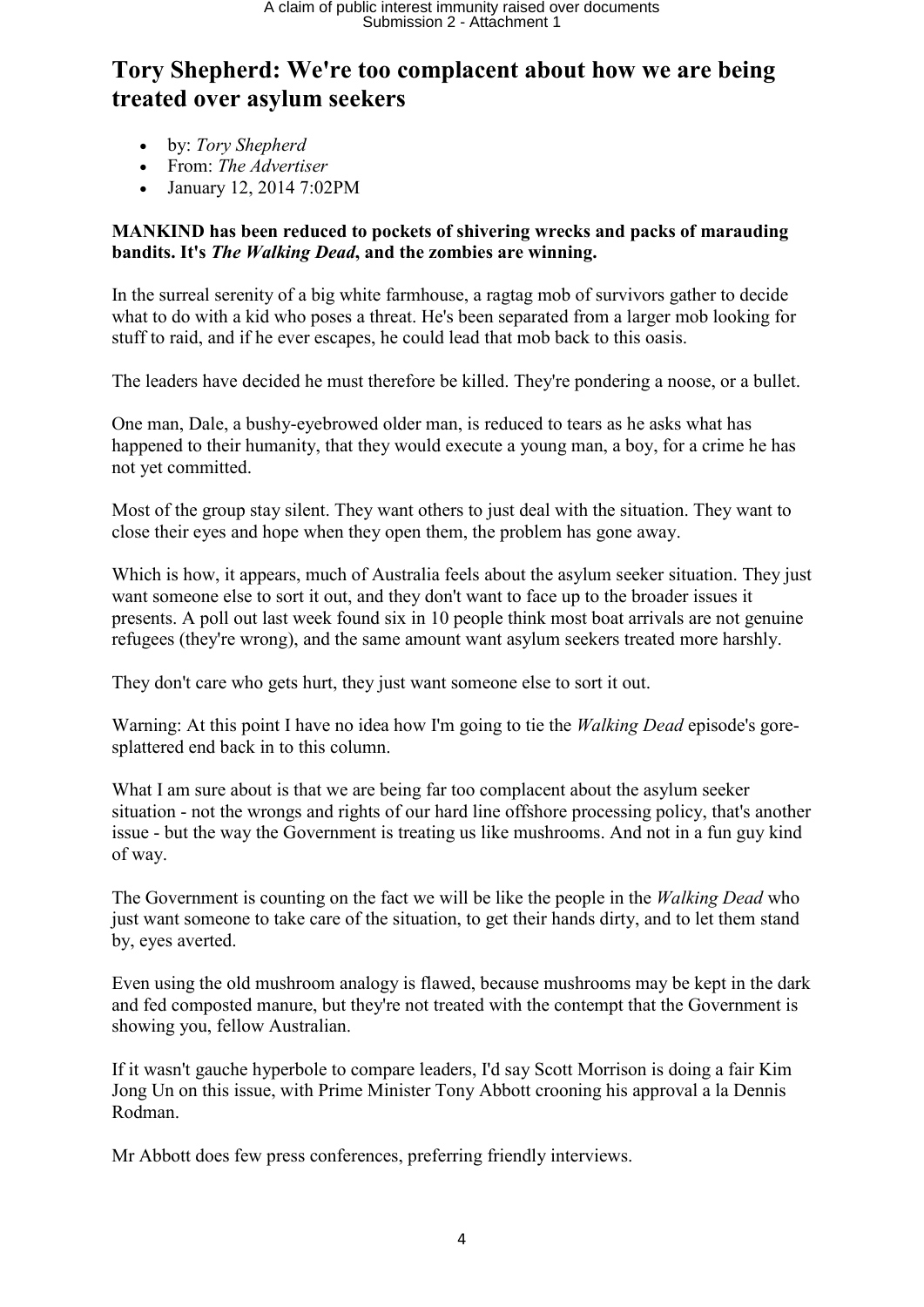The Coalition is walking further and further down the path of political censorship. Often censorship is hiding something fun, but in this case it's hiding something tragic. Something they don't want in the papers.

They want to hide just how bad things are getting for some humans.

Let's go back to a previous episode.

In 2010 the Coalition introduced the Just How Many Asylum Seekers Are There? billboard. It was a big sign that kept a live tally of boat arrivals under the Rudd-Gillard-Rudd Government. They were advertising the numbers to draw attention to how Labor's policy was failing.

Once they were in power, they pulled a swiftie switcheroo, and declared they would not (never!) run a shipping news service, telegraphing the situation to people smugglers who might use it as a marketing tool.

It was good to advertise the numbers in Opposition. Bad in Government. You following?

Things have only got worse since then. There was a weekly press conference, at first. A chance for journalists to ask questions - even if the answers weren't much chop. Now there's a weekly press release. It's threadbare, a few numbers, a quick crowing about the reducing number of boats.

It's chockers with phrases such as: "The Government's policy of no public comment on operational matters is based on the advice of (the) border protection agency and operational leaders to protect the security of our operations and to ensure that they can be conducted with maximum safety and effectiveness for all involved."

In the recent weeks there may not have been many boats, but there has been plenty going on.

Boats have reportedly been towed or forced back to Indonesian waters, which has caused a diplomatic fracas with Jakarta. Mr Morrison has refused to confirm or deny if Australia has also bought lifeboats to send asylum seekers back to Indonesia.

The cost of covering what happens on Nauru - where hundreds of asylum seekers are kept in detention - just got wildly expensive as well. They are bumping the media visa price from \$200 to \$8000. As far as we know that has nothing to do with the Government, but it will nevertheless help their secretive causes.

Mr Abbott says he will stop the boats at all costs. It's a "non-negotiable". They'll do whatever it takes.

Apparently that includes trashing human rights, sullying our relationship with Indonesia, and edging closer to being the sort of secretive, harsh, harsh country that people get on boats to escape.

So, back to Dale, the voice of human sympathy. He ends up having his guts ripped out by a teeth-gnashing zombie. That zombie was wandering around the farm because a dumb little kid didn't tell his family that he'd seen him earlier that day.

Dale died because of that secret.

What, you wanted a better lesson from a trashy TV show about animated corpses?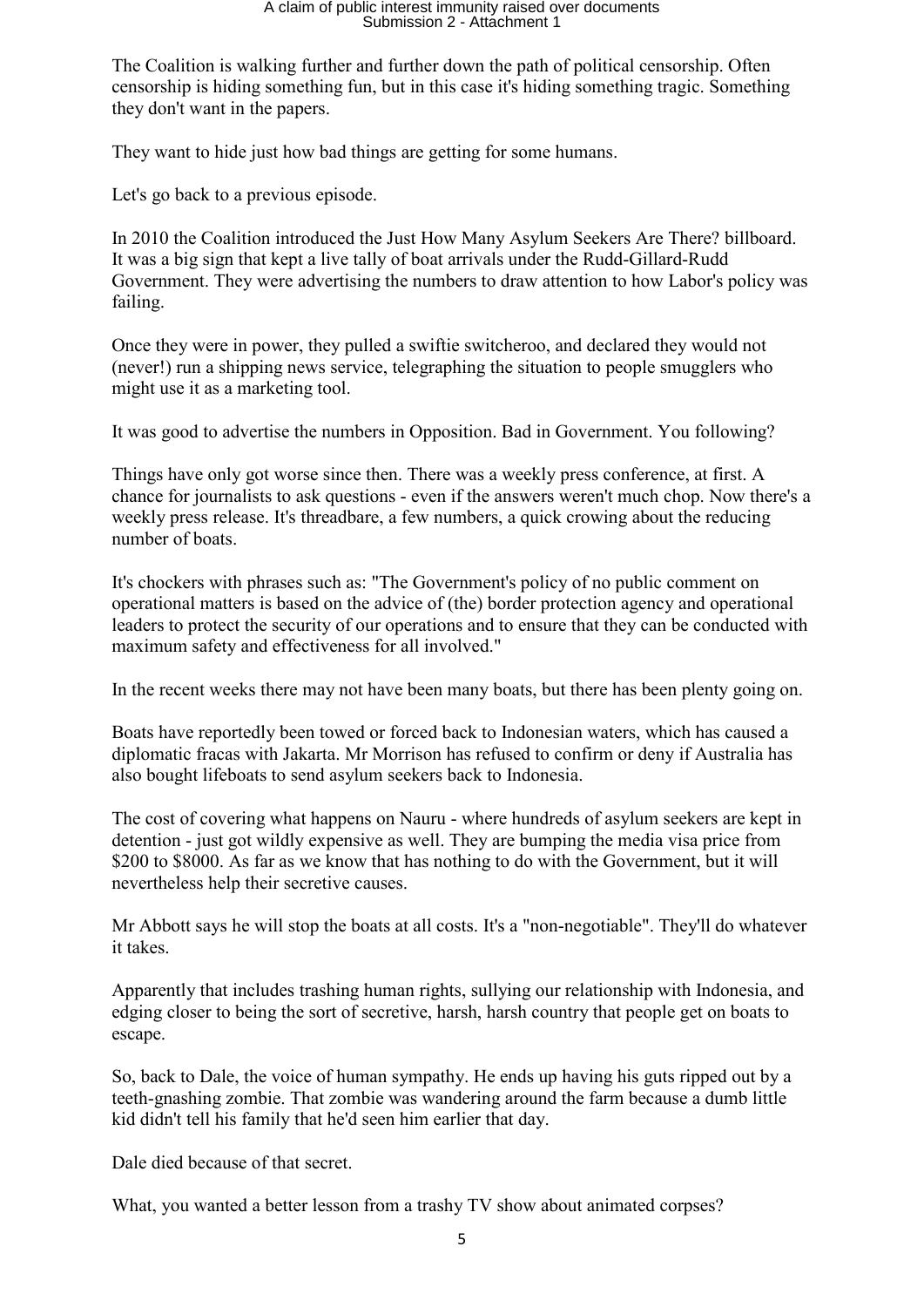### **Asylum seekers and the language of war**

#### By Mungo MacCallum

Posted Mon 13 Jan 2014, 12:37pm AEDT

*The cloak of a military campaign has been adopted to inflate the importance of the asylum seeker issue and to justify the Abbott Government's cult of secrecy, writes Mungo MacCallum.*

Operation Sovereign Borders is in real danger of spinning out of control.

Not only are Generalissimo Tony Abbott and his First Sea Lord Scott Morrison now firmly ensconced in Fantasy Land (the happiest kingdom of them all), but their fantasies are becoming a serious risk to Australia's reputation and even its wellbeing.

It is no longer just a matter of boys playing battleships in the bathtub, as Senator Sarah Hanson-Young indulgently describes it; a series of statements from various participants last week make it clear that reality is starting to overtake the rhetoric.

Abbott opened the bidding by justifying his paranoid secrecy over the whole issue with the remark: "If we were at war, we would not be giving out information that is of use to the enemy." We were engaged in a "fierce contest" with the people smugglers; we had to stop the boats because it was a matter of our national sovereignty. In other words, we actually were at war.

Now hang on a moment. A war is an armed conflict between nation states about the conquest of territory or at least a dominant economic advantage. A few score people smugglers pose no conceivable threat to Australia and Abbott knows it. When he talks of "national sovereignty", all he really means is his own pride; he has puffed up the concept to try and lock the rest of us behind his political posturing. To compare the current situation with war is to insult and belittle those who fight and suffer in real wars, the very soldiers Abbott affects to idolise at every photo opportunity he can arrange.

The cloak of a military campaign against the hapless asylum seekers has been adopted as political camouflage, partly to inflate the importance of what is, by any normal measure, no more than an irritant, and partly to justify the cult of secrecy ("we do not comment on operational matters") that Abbott and Morrison have invoked to cover their own mismanagement. And it appears that there is a fair amount to cover.

Despite Abbott having fervently and repeatedly denied after the election that he had a policy to "tow back" boats to Indonesia, it now appears that in two cases that is precisely what has happened; and in two others, perhaps three, boats were "pushed" back before being effectively abandoned in Indonesian waters. In international law, this is a distinction without a difference - both procedures are illegal.

Abbott's policy, that boats would be "turned back when it is safe to do so", was always dubious, and depended on Indonesian co-operation. This was never going to be forthcoming and again last week both the foreign minister, Marty Natalegawa, and the office of president Susilo Bambang Yudhoyono reiterated that the policy was unacceptable. Any hope that it might be tacitly approved, as suggested by reports that the Indonesian military chief General Moeldoko had given a nod and a wink to his Australian counterpart General David Hurley, were firmly repudiated.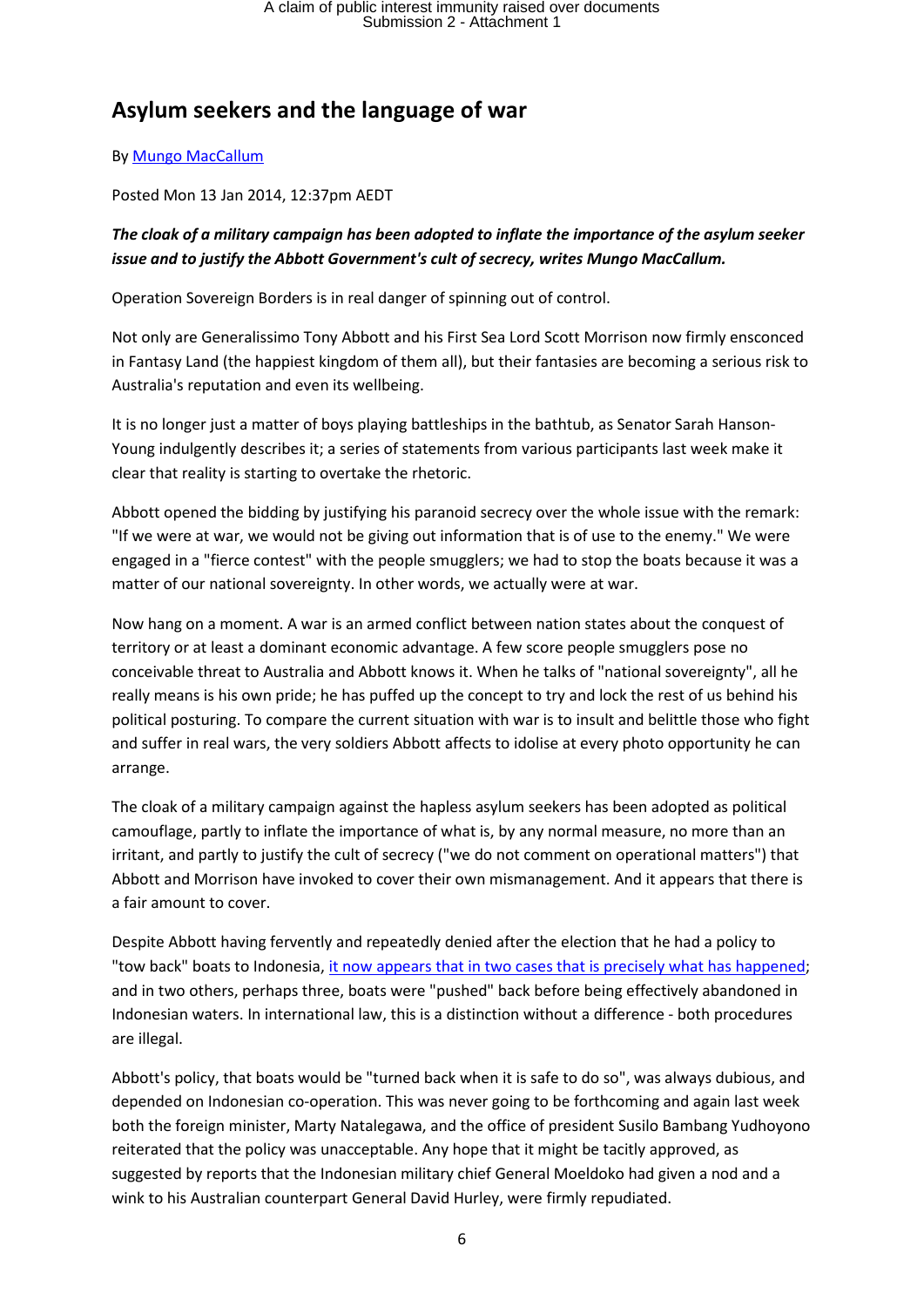# A claim of public interest immunity raised over documents Submission 2 - Attachment 1

And now the United Nations High Commission on Refugees is demanding an explanation of the incidents from Canberra, and also of reports that Australia had bought large lifeboats from Singapore, which will be used to facilitate further turn-arounds from unseaworthy Indonesian vessels. This totally unprecedented idea has been widely ridiculed in the Australian media, but it is another indication of Abbott's obsessive single-mindedness: stop the boats at many cost, and we do mean any.

But the stakes are getting higher. The head of the Indonesian parliament's foreign affairs committee, Mahfudz Siddiq, has said that the lifeboat ploy means that he Australian government plans to become a people smuggler itself, despatching boat loads of unauthorised immigrants into another country's territorial waters. And, as the Australian Navy has been used to repel boats from Indonesia, so the Indonesian navy may have to repel the boats from Australia. The situation could escalate quickly and very dangerously. Suddenly Kevin Rudd's pre-election warnings of a possible military confrontation between to the two countries look a lot less fanciful.

The air needs to be cleared, urgently, and a full and frank public statement by Abbott would appear to be the only way to do it. Both the Indonesian government and people and the Australian people need to be told just what the policy is, what if any are its limits, and how it works on a day-by-day basis. As it is, trust and support are being dissipated in a cloud of rumour and scuttlebutt. And, as Bill Shorten and numerous others have pointed out, it is ludicrous that Australians are getting more information from the Jakarta Post than from their own government. Even if this was a real war, the situation would be unacceptable.

In the eyes of the rest of the world, Australia's hardline approach looks selfish and primitive - even barbaric. In Australia, a total of 7,983 boat people arrived in 2011-2012 - the time the great panic over unauthorised arrivals set in. In Italy, 30,100 migrants arrived by boat from North Africa between January 1 and September 30 last year. Yet the Italian government handled the situation calmly and humanely - there was never any talk of using military operations to turn boats back, or of offshore prison camps, or of temporary protection visas or any of the paraphernalia of cruelty successive Australian governments have employed as a deterrent. Instead, the asylum seekers were recognised by everyone from the Pope down as neighbours in need - not always refugees in the full and technical sense, but the wretched of the earth, to be treated with compassion and understanding.

But far from following this pontifical lead, Abbott and Morrison have consistently taken the low road of persecution, secrecy and shame. And, like their operational matters, they have ended up lost and confused - and all at sea.

*Mungo MacCallum is a political journalist and commentator. View his full profile here.*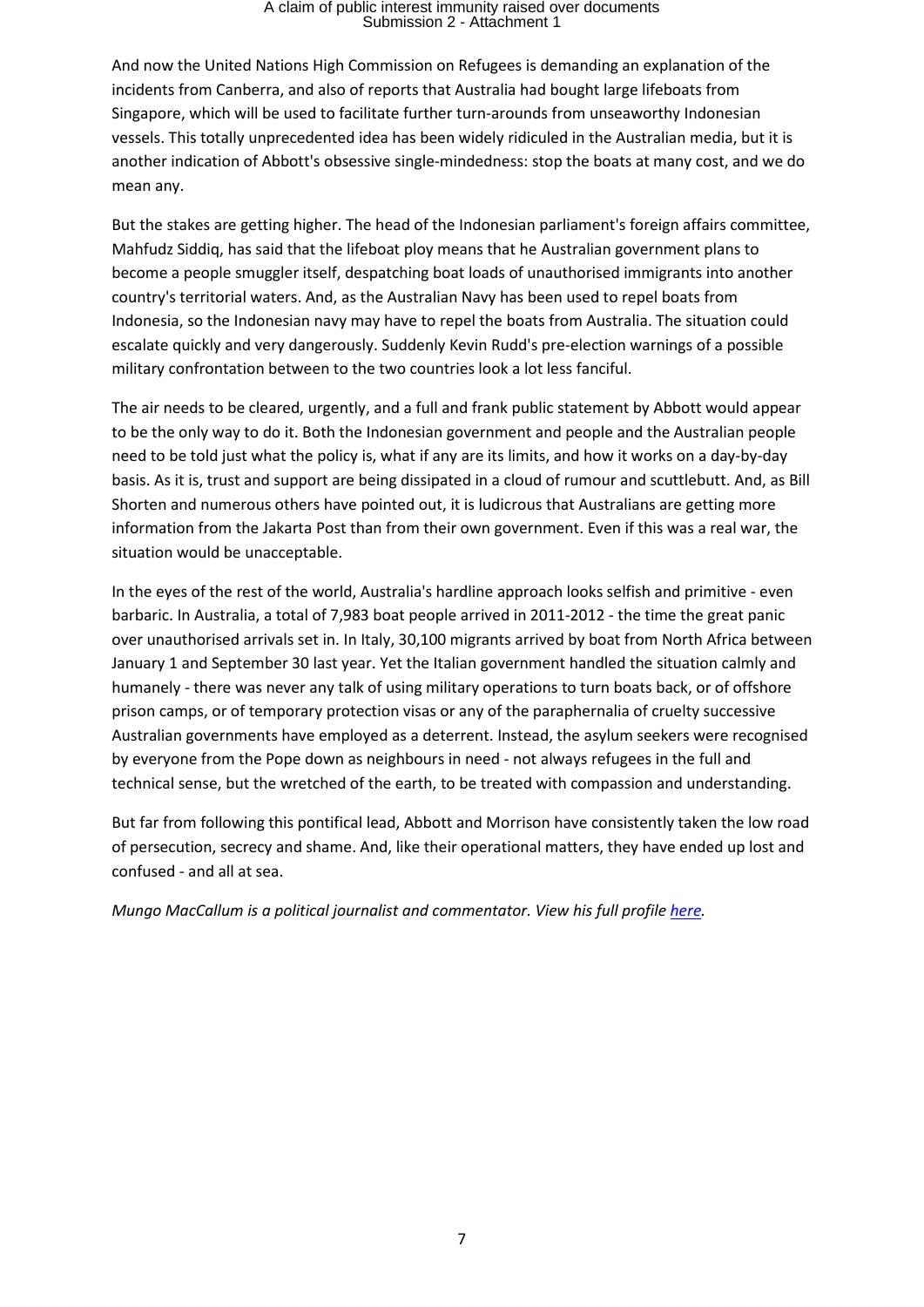### *Tony Abbott compares secrecy over asylum seekers to wartime policy*

'If we were at war we would not give out information that is of use to the enemy just because we might have an idle curiosity.'

#### *By Helen Davidson theguardian.com, Friday 10 January 2014 11.32 AEST*

The prime minister Tony Abbott has brushed off questions about government secrecy over the Coalition's approach to border protection, saying that if Australia was at war he would not give out information that was useful to the enemy "just because people have an idle curiosity".

Abbott also said people held in immigration detention were doing "something they must have known was wrong" when they sought asylum by boat, adding that the government didn't apologise for the fact that detention centres were "not five star or even three star hotels".

Appearing on the Ten network's Wake Up program on Friday morning, the prime minister was asked by hosts James Mathison and Natarsha Belling about the lack of transparency resulting from the refusal of his office and that of immigration minister Scott Morrison to answer questions about asylum seeker policies, and whether the public had a right to know what was being carried out by the government.

"The public want the boats stopped and that's really what they want – that's really my determination," said Abbott.

"If stopping the boats means being criticised because I'm not giving information that would be of use to people smugglers, so be it. We are in a fierce contest with these people smugglers. If we were at war we would not be giving out information that is of use to the enemy just because we might have an idle curiosity about it ourselves."

On Thursday Abbott defended the government's secrecy regarding asylum seekers and refused to comment on reports that Australian authorities had towed boats back to Indonesia.

Abbott was also questioned by the breakfast TV hosts about whether he was happy with the conditions inside detention centres.

"I am confident that we are running these centres competently and humanely," replied Abbott.

"Just on that though, we talked about transparency. We have to take you at your word on that," said Mathison.

"Reporters aren't allowed to get in there, journalists aren't able to get in there. So we don't really have any confirmation that the conditions in these centres are up to the standards that are acceptable to the Australian public. Do you understand that allowing people in there to have a look so that we know these conditions are up to standard would put people at ease?"

Abbott replied: "Let's remember that everyone in these centres is there because he or she has come illegally to Australia by boat. They have done something that they must have known was wrong. We don't apologise for the fact that they are not five star or even three star hotels.

"Nevertheless, we are confident that we are well and truly discharging our humanitarian obligations. People are housed, they're clothed, they're fed, they're given medical attention, they're kept as safe